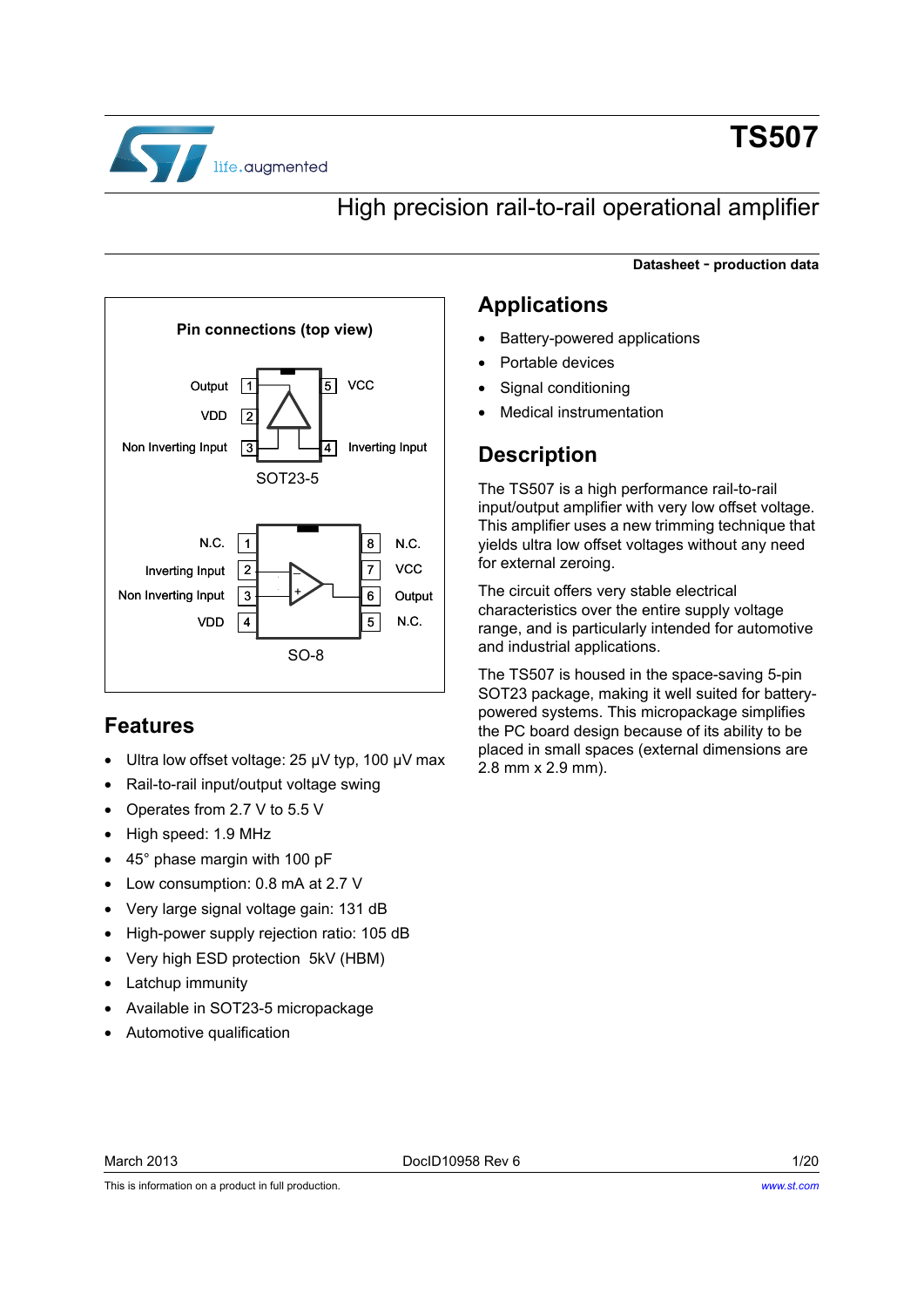# **Contents**

| 1                       |     | Absolute maximum ratings and operating conditions  3 |  |  |  |  |
|-------------------------|-----|------------------------------------------------------|--|--|--|--|
| $\overline{2}$          |     |                                                      |  |  |  |  |
| 3                       |     |                                                      |  |  |  |  |
|                         | 3.1 |                                                      |  |  |  |  |
|                         | 3.2 |                                                      |  |  |  |  |
| $\overline{\mathbf{4}}$ |     |                                                      |  |  |  |  |
|                         | 4.1 |                                                      |  |  |  |  |
|                         | 4.2 |                                                      |  |  |  |  |
| 5                       |     |                                                      |  |  |  |  |
| 6                       |     |                                                      |  |  |  |  |

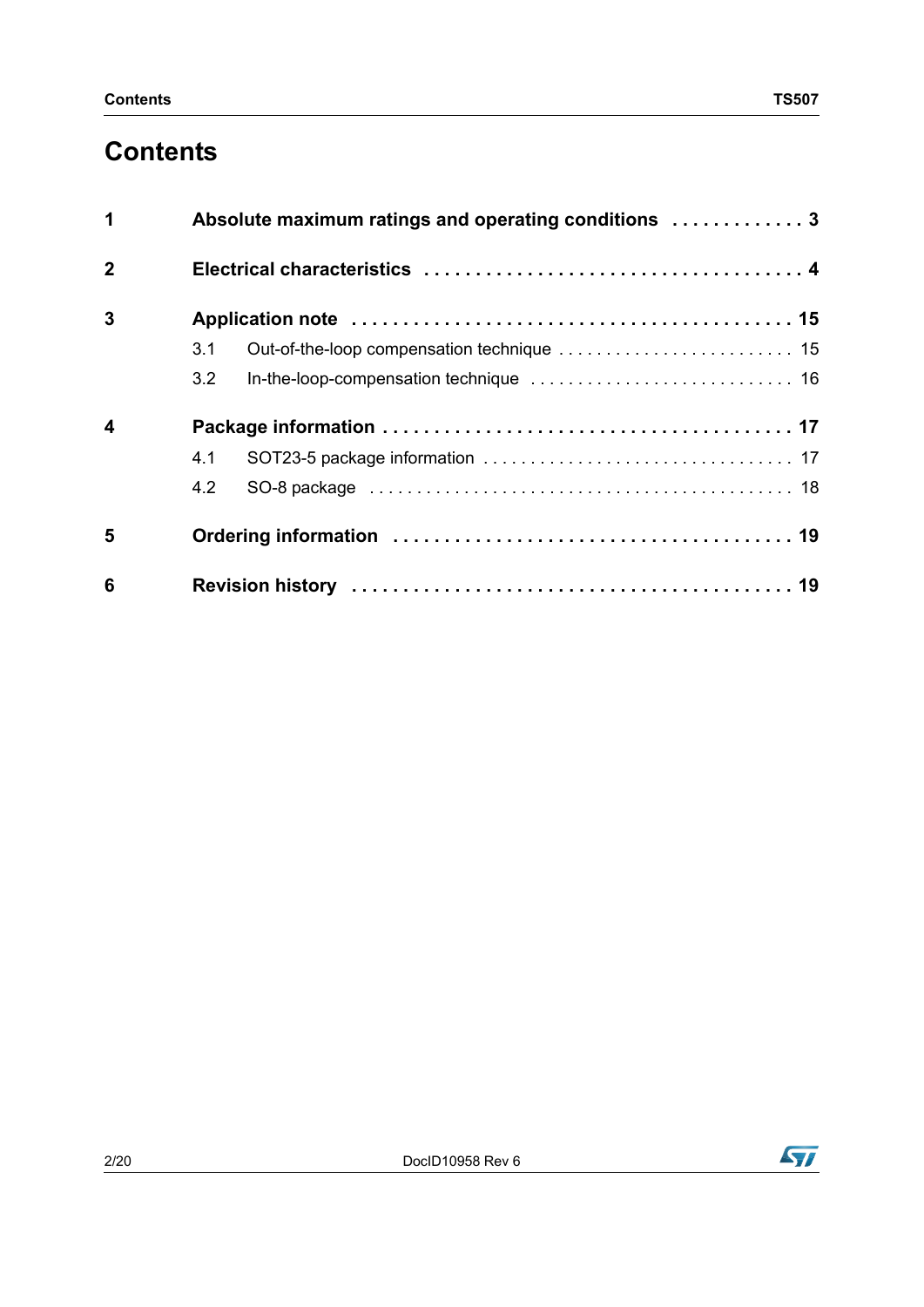# <span id="page-2-0"></span>**1 Absolute maximum ratings and operating conditions**

| <b>Symbol</b>     | <b>Parameter</b>                                                              | Value                          | <b>Unit</b>    |
|-------------------|-------------------------------------------------------------------------------|--------------------------------|----------------|
| $V_{\rm CC}$      | Supply voltage $(1)$                                                          | 6                              |                |
| $V_{id}$          | Differential input voltage <sup>(2)</sup>                                     | ±2.5                           | V              |
| $V_{in}$          | Input voltage <sup>(3)</sup>                                                  | $V_{DD}$ -0.3 to $V_{CC}$ +0.3 |                |
| $T_{\text{stg}}$  | Storage temperature                                                           | $-65$ to $+150$                | $^{\circ}$ C   |
| $R_{thja}$        | Thermal resistance junction to ambient <sup>(4)(5)</sup><br>SOT23-5<br>$SO-8$ | 250<br>125                     | $^{\circ}$ C/W |
| $R_{\text{thic}}$ | Thermal resistance junction to case<br>SOT23-5<br>$SO-8$                      | 81<br>40                       |                |
| $T_i$             | Maximum junction temperature                                                  | 150                            | °C             |
|                   | HBM: human body model <sup>(6)</sup>                                          | 5                              | kV             |
| <b>ESD</b>        | MM: machine model $^{(7)}$                                                    | 300                            | V              |
|                   | CDM: charged device model <sup>(8)</sup>                                      | $\overline{2}$                 | kV             |
|                   | Latchup immunity                                                              | class A                        |                |

**Table 1. Absolute maximum ratings (AMR)**

1. Value with respect to  $V_{DD}$  pin.

- 2. Differential voltages are the non-inverting input terminal with respect to the inverting input terminal.
- 3.  $V_{CC}$ - $V_{in}$  and  $V_{in}$  must not exceed 6 V.
- 4. Short-circuits can cause excessive heating and destructive dissipation.
- 5.  $R_{thja/c}$  are typical values.
- 6. Human body model: A 100 pF capacitor is charged to the specified voltage, then discharged through a 1.5 kΩ resistor between two pins of the device. This is done for all couples of connected pin combinations while the other pins are floating.
- 7. Machine model: A 200 pF capacitor is charged to the specified voltage, then discharged directly between two pins of the device with no external series resistor (internal resistor < 5 Ω). This is done for all couples of connected pin combinations while the other pins are floating.
- 8. Charged device model: all pins and the package are charged together to the specified voltage and then discharged directly to the ground through only one pin. This is done for all pins.

| Symbol           | <b>Parameter</b>                                                | Value                         | Unit |
|------------------|-----------------------------------------------------------------|-------------------------------|------|
| $\rm v_{cc}$     | Supply voltage <sup>(1)</sup>                                   | 2.7 to 5.5                    |      |
| $V_{\text{icm}}$ | Common mode input voltage range                                 | $V_{DD}$ to $V_{CC}$          |      |
| $V_{id}$         | Differential input voltage $^{(2)}$                             | ±2.5                          |      |
| oper             | Operating free air temperature range<br><b>TS507C</b><br>TS507I | 0 to $+85$<br>$-40$ to $+125$ | °C   |

#### **Table 2. Operating conditions**

1. Value with respect to  $V_{DD}$  pin.

2. Differential voltages are the non-inverting input terminal with respect to the inverting input terminal.

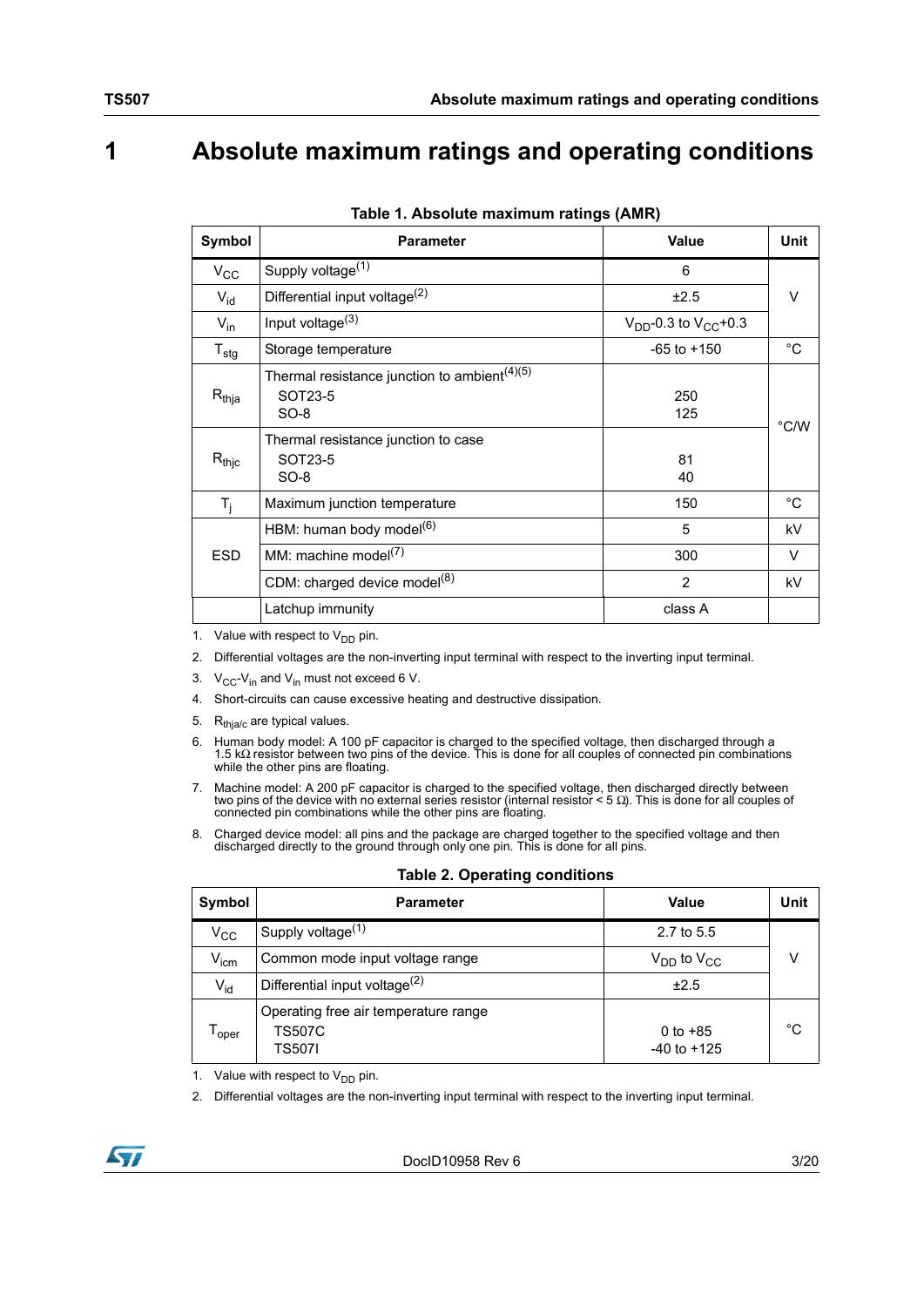# <span id="page-3-0"></span>**2 Electrical characteristics**

Table 3. Electrical characteristics at V<sub>CC</sub> = +5 V, V<sub>DD</sub> = 0 V, V<sub>icm</sub> = V<sub>ÇC</sub>/2, T<sub>amb</sub> = 25 °C,  $R_L$  connected to V<sub>CC</sub>/2 (unless otherwise specified)<sup>(1)</sup>

| Symbol                          | <b>Parameter</b>                                                         | <b>Conditions</b>                                                                                                                 | Min.           | Typ.           | Max.              | Unit  |  |  |
|---------------------------------|--------------------------------------------------------------------------|-----------------------------------------------------------------------------------------------------------------------------------|----------------|----------------|-------------------|-------|--|--|
| DC performance                  |                                                                          |                                                                                                                                   |                |                |                   |       |  |  |
|                                 |                                                                          | $V_{\text{icm}}$ = 0 to 3.8 V, T=25 °C<br>TS507C full temperature range<br>TS507I full temperature range                          |                | 25             | 100<br>250<br>400 |       |  |  |
| $V_{i0}$                        | Input offset voltage <sup>(2)</sup>                                      | $V_{icm}$ = 0 V to 5 V, T=25 °C<br>TS507C full temperature range<br>TS507I full temperature range                                 |                |                | 450<br>550<br>750 | μV    |  |  |
| $\Delta V_{\text{io}}/\Delta t$ | V <sub>io</sub> drift vs. temperature                                    | $T_{min}$ < $T_{op}$ < $T_{max}$                                                                                                  |                | 1              |                   | µV/°C |  |  |
| $I_{ib}$                        | Input bias current                                                       | $T = 25 °C$<br>TS507C full temperature range<br>TS507I full temperature range                                                     |                | 8              | 70<br>75<br>110   |       |  |  |
| $I_{\text{io}}$                 | Input offset current                                                     | $T = 25 °C$<br>TS507C full temperature range<br>TS507I full temperature range                                                     |                | $\overline{2}$ | 25<br>35<br>50    | nA    |  |  |
| <b>CMRR</b>                     | Common mode rejection ratio<br>20 log ( $\Delta V_{icm}/\Delta V_{io}$ ) | $V_{\text{icm}}$ from 0 V to 3.8 V, T=25 °C<br>TS507C full temperature range<br>TS507I full temperature range                     | 94<br>94<br>91 | 115            |                   |       |  |  |
|                                 |                                                                          | $V_{\text{icm}}$ from 0 V to 5 V                                                                                                  |                | 96             |                   |       |  |  |
| <b>PSRR</b>                     | Power supply rejection ratio<br>20 log ( $\Delta V_{CC}/\Delta V_{io}$ ) | $V_{CC}$ from 2.7 V to 5.5 V,<br>$V_{icm} = V_{cc}/2$ , T=25 °C<br>TS507C full temperature range<br>TS507I full temperature range | 91<br>90<br>89 | 105            |                   | dB    |  |  |
| $A_{vd}$                        | Large signal voltage gain                                                | $R_1$ = 10 kΩ V <sub>out</sub> = 0.5 V to 4.5 V<br>Full temperature range                                                         | 99<br>98       | 131            |                   |       |  |  |
| $V_{CC}$ - $V_{OH}$             | High level output voltage drop                                           | $R_1 = 600 \Omega$ , T=25°C<br>TS507C full temperature range<br>TS507I full temperature range                                     |                | 67             | 95<br>110<br>120  |       |  |  |
|                                 |                                                                          | $R_1$ = 10 kΩ, T=25 °C<br>Full temperature range                                                                                  |                | $\overline{4}$ | 15<br>15          | mV    |  |  |
| $\mathsf{V}_{\mathsf{OL}}$      | Low level output voltage                                                 | $R_1$ = 600 Ω, T=25 °C<br>TS507C full temperature range<br>TS507I full temperature range                                          |                | 64             | 90<br>110<br>125  |       |  |  |
|                                 |                                                                          | $R_1$ = 10 kΩ, T=25 °C<br>Full temperature range                                                                                  |                | 4              | 15<br>15          |       |  |  |

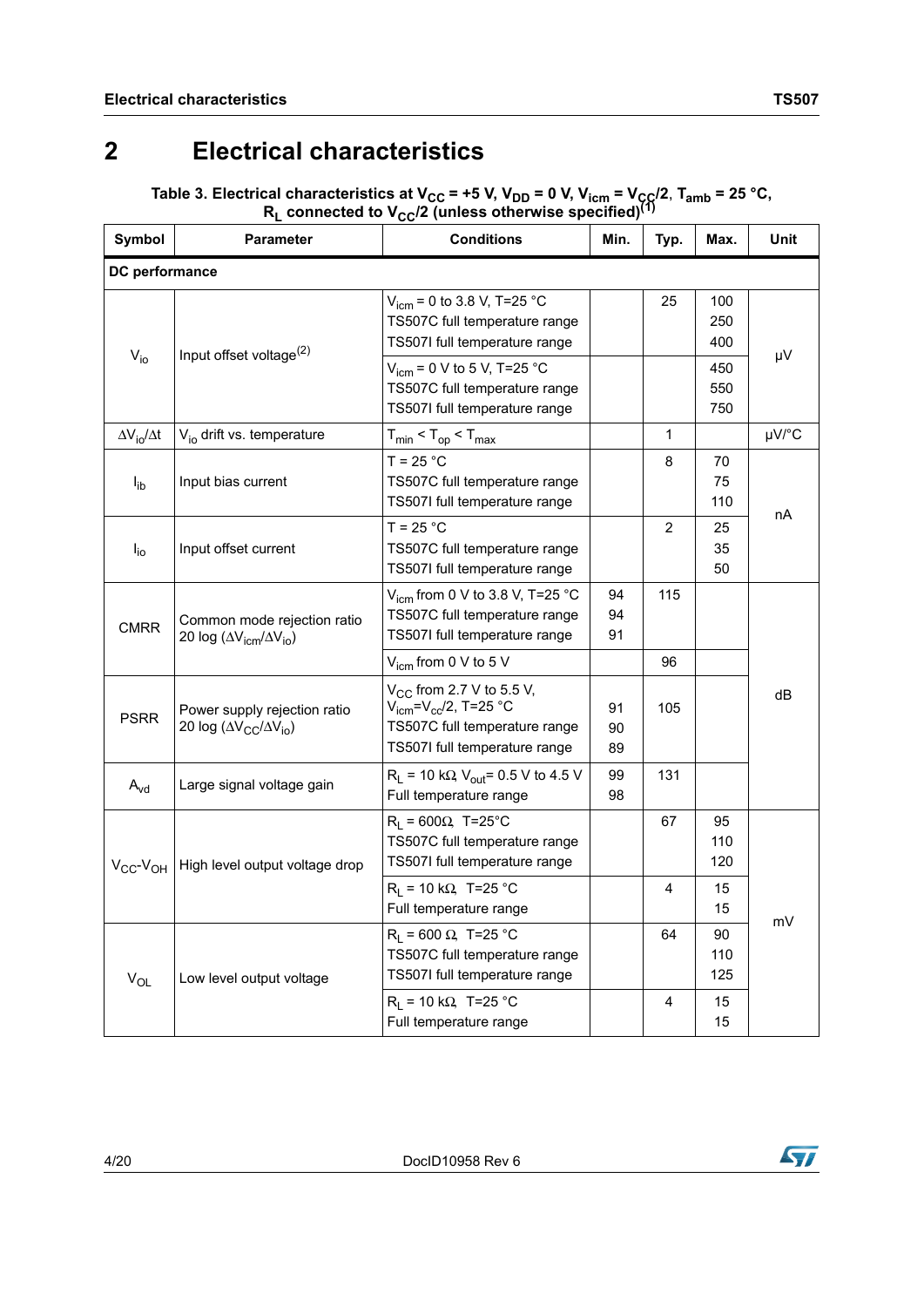| Symbol           | <b>Parameter</b>                    | <b>Conditions</b>                                                                                                                    | Min.           | Typ.   | Max.         | Unit           |
|------------------|-------------------------------------|--------------------------------------------------------------------------------------------------------------------------------------|----------------|--------|--------------|----------------|
|                  | $I_{\text{sink}}$                   | $V_{\text{out}} = V_{\text{CC}}$ , $V_{\text{id}} = -1$ V, T=25 °C<br>TS507C full temperature range<br>TS507I full temperature range | 74<br>60<br>53 | 104    |              |                |
| $I_{\text{out}}$ | <sup>I</sup> source                 | $V_{\text{out}} = V_{\text{DD}}$ , $V_{\text{id}} = 1$ V, T=25 °C<br>TS507C full temperature range<br>TS507I full temperature range  | 90<br>77<br>70 | 128    |              | mA             |
| $I_{\rm CC}$     | Supply current (per operator) $(2)$ | No load, $V_{\text{out}}=V_{\text{CC}}/2$ ,<br>$V_{icm}$ =0 to 5 V, T=25 °C<br>Full temperature range                                |                | 0.85   | 1.15<br>1.25 |                |
|                  | <b>Dynamic performance</b>          |                                                                                                                                      |                |        |              |                |
| <b>GBP</b>       | Gain bandwidth product              | $R_1 = 2 k\Omega$ , $C_1 = 100 pF$ ,<br>$f = 100$ kHz                                                                                |                | 1.9    |              | MHz            |
| $\phi_{m}$       | Phase margin                        | $R_1 = 2 k\Omega$ , C <sub>1</sub> =100 pF                                                                                           |                | 45     |              | Degrees        |
| $G_m$            | Gain margin                         |                                                                                                                                      |                | 10     |              | dB             |
| <b>SR</b>        | Slew rate                           | $R_1 = 2 k\Omega$ , $C_1 = 100 pF$ ,<br>$V_{\text{out}}$ = 1.25 V to 3.75 V,<br>10% to 90%                                           |                | 0.6    |              | $V/\mu s$      |
| e <sub>N</sub>   | Equivalent input noise voltage      | $f = 1$ kHz                                                                                                                          |                | 12     |              | $nV/\sqrt{Hz}$ |
| $i_{N}$          | Equivalent input noise current      | $f = 10$ kHz                                                                                                                         |                | 1.2    |              | $pA/\sqrt{Hz}$ |
| $THD+e_N$        | THD + noise                         | f=1 kHz, G=1, R <sub>I</sub> =2 kΩ<br>$V_{\text{icm}}$ =2 V, $V_{\text{out}}$ =3.5 $V_{\text{pp}}$                                   |                | 0.0003 |              | $\frac{0}{0}$  |

#### Table 3. Electrical characteristics at V<sub>CC</sub> = +5 V, V<sub>DD</sub> = 0 V, V<sub>icm</sub> = V<sub>CC</sub>/2, T<sub>amb</sub> = 25 °C, **RL connected to VCC/2 (unless otherwise specified)(1) (continued)**

1. All parameter limits at temperatures different from 25 ° C are guaranteed by correlation.

<span id="page-4-0"></span>2. Measurements made at 4  $V_{\text{icm}}$  values:  $V_{\text{icm}}$ =0 V,  $V_{\text{icm}}$ =3.8 V,  $V_{\text{icm}}$ =4.2 V,  $V_{\text{icm}}$ =5 V.

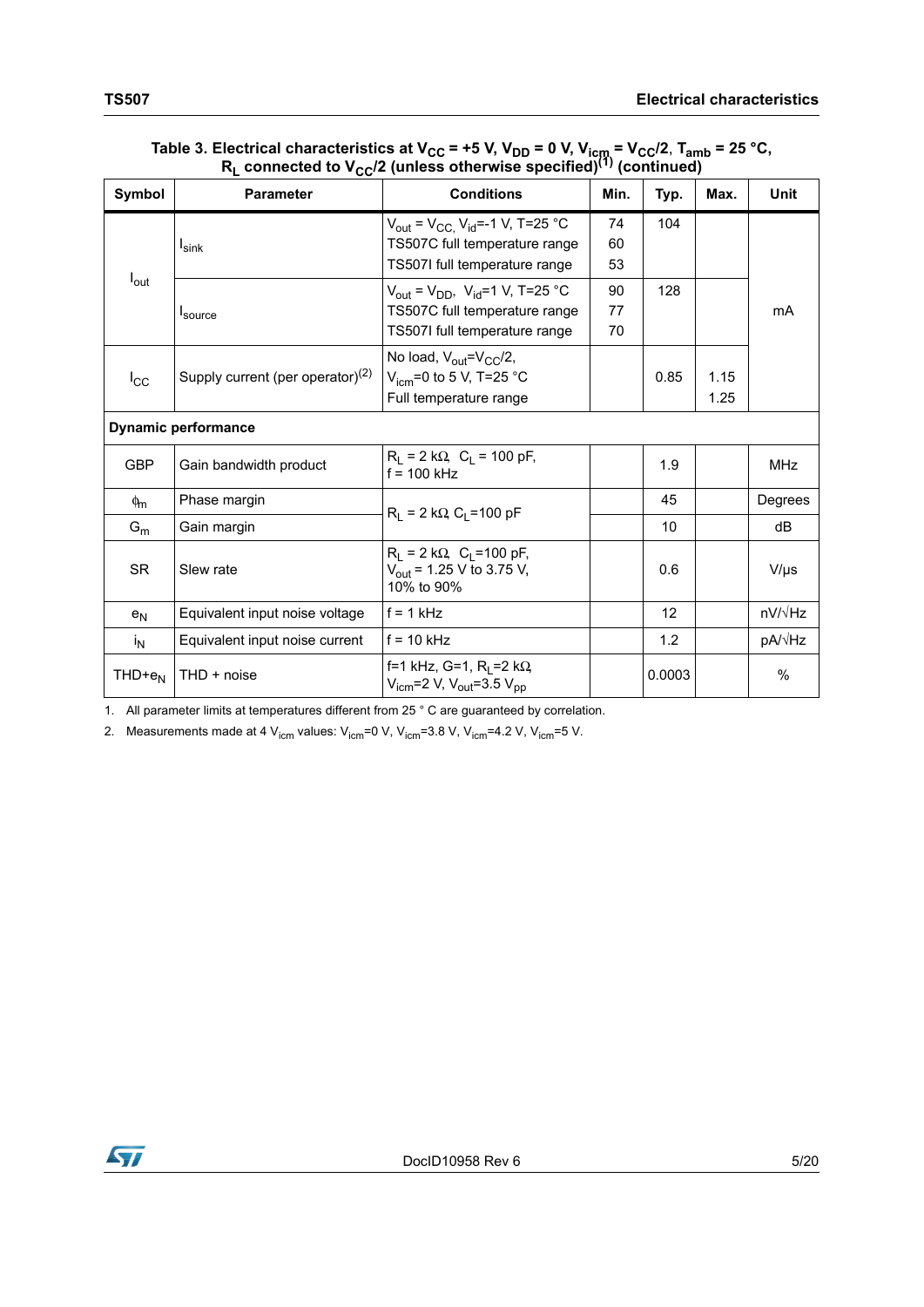#### Table 4. Electrical characteristics at V<sub>CC</sub> = +3.3 V, V<sub>DD</sub> = 0 V, V<sub>icm</sub> = V<sub>CC</sub>/2, T<sub>amb</sub> = 25 °C,  $R_L$  connected to V<sub>CC</sub>/2 (unless otherwise specified)<sup>(1)</sup>

| Symbol                      | <b>Parameter</b>                                                         | <b>Conditions</b>                                                                                                                    | Min.           | Typ.           | Max.              | Unit  |  |
|-----------------------------|--------------------------------------------------------------------------|--------------------------------------------------------------------------------------------------------------------------------------|----------------|----------------|-------------------|-------|--|
| DC performance              |                                                                          |                                                                                                                                      |                |                |                   |       |  |
| $V_{i0}$                    | Input offset voltage <sup>(2)</sup>                                      | $V_{\text{icm}}$ = 0 to 2.1 V, T=25 °C<br>TS507C full temperature range<br>TS507I full temperature range                             |                | 25             | 100<br>250<br>400 | μV    |  |
|                             |                                                                          | $V_{\text{icm}}$ = 0 V to 3.3 V, T=25 °C<br>TS507C full temperature range<br>TS507I full temperature range                           |                |                | 450<br>550<br>750 |       |  |
| $\Delta V_{\text{io}}$      | V <sub>io</sub> drift vs. temperature                                    | $T_{min}$ < $T_{op}$ < $T_{max}$                                                                                                     |                | 1              |                   | µV/°C |  |
| $I_{ib}$                    | Input bias current                                                       | $T = 25 °C$<br>TS507C full temperature range<br>TS507I full temperature range                                                        |                | 6              | 70<br>75<br>145   |       |  |
| $I_{io}$                    | Input offset current                                                     | $T = 25 °C$<br>TS507C full temperature range<br>TS507I full temperature range                                                        |                | 2              | 25<br>40<br>45    | nA    |  |
| <b>CMRR</b>                 | Common mode rejection ratio<br>20 log ( $\Delta V_{icm}/\Delta V_{io}$ ) | $V_{\text{icm}}$ from 0 V to 2.1 V                                                                                                   |                | 115            |                   | dB    |  |
| $A_{\text{vd}}$             | Large signal voltage gain                                                | $R_L$ = 10 kΩ V <sub>out</sub> = 0.5 V to 2.8 V                                                                                      |                | 127            |                   |       |  |
| $V_{\rm CC}$ - $V_{\rm OH}$ | High level output voltage drop                                           | $R_1$ = 600 Ω, T=25 °C<br>TS507C full temperature range<br>TS507I full temperature range                                             |                | 59             | 85<br>100<br>110  |       |  |
|                             |                                                                          | $R_1$ = 10 kΩ, T=25 °C<br>Full temperature range                                                                                     |                | $\overline{4}$ | 15<br>15          |       |  |
| $V_{OL}$                    | Low level output voltage                                                 | $R_1$ = 600 Ω, T=25 °C<br>TS507C full temperature range<br>TS507I full temperature range                                             |                | 57             | 80<br>100<br>115  | mV    |  |
|                             |                                                                          | $R_1$ = 10 kΩ, T=25 °C<br>Full temperature range                                                                                     |                | 4              | 15<br>15          |       |  |
|                             | $I_{\textsf{sink}}$                                                      | $V_{\text{out}} = V_{\text{CC}}$ , $V_{\text{id}} = -1$ V, T=25 °C<br>TS507C full temperature range<br>TS507I full temperature range | 33<br>26<br>22 | 48             |                   |       |  |
| $I_{\text{out}}$            | Isource                                                                  | $V_{\text{out}} = V_{\text{DD}}$ , $V_{\text{id}} = 1$ V, T=25 °C<br>TS507C full temperature range<br>TS507I full temperature range  | 37<br>32<br>29 | 56             |                   | mA    |  |
| $I_{\rm CC}$                | Supply current (per operator) <sup>(2)</sup>                             | No load, $V_{\text{out}}=V_{\text{CC}}/2$ ,<br>$V_{\text{icm}}$ =0 to 3.3 V, T=25 °C<br>Full temperature range                       |                | 0.81           | 1.1<br>$1.2$      |       |  |

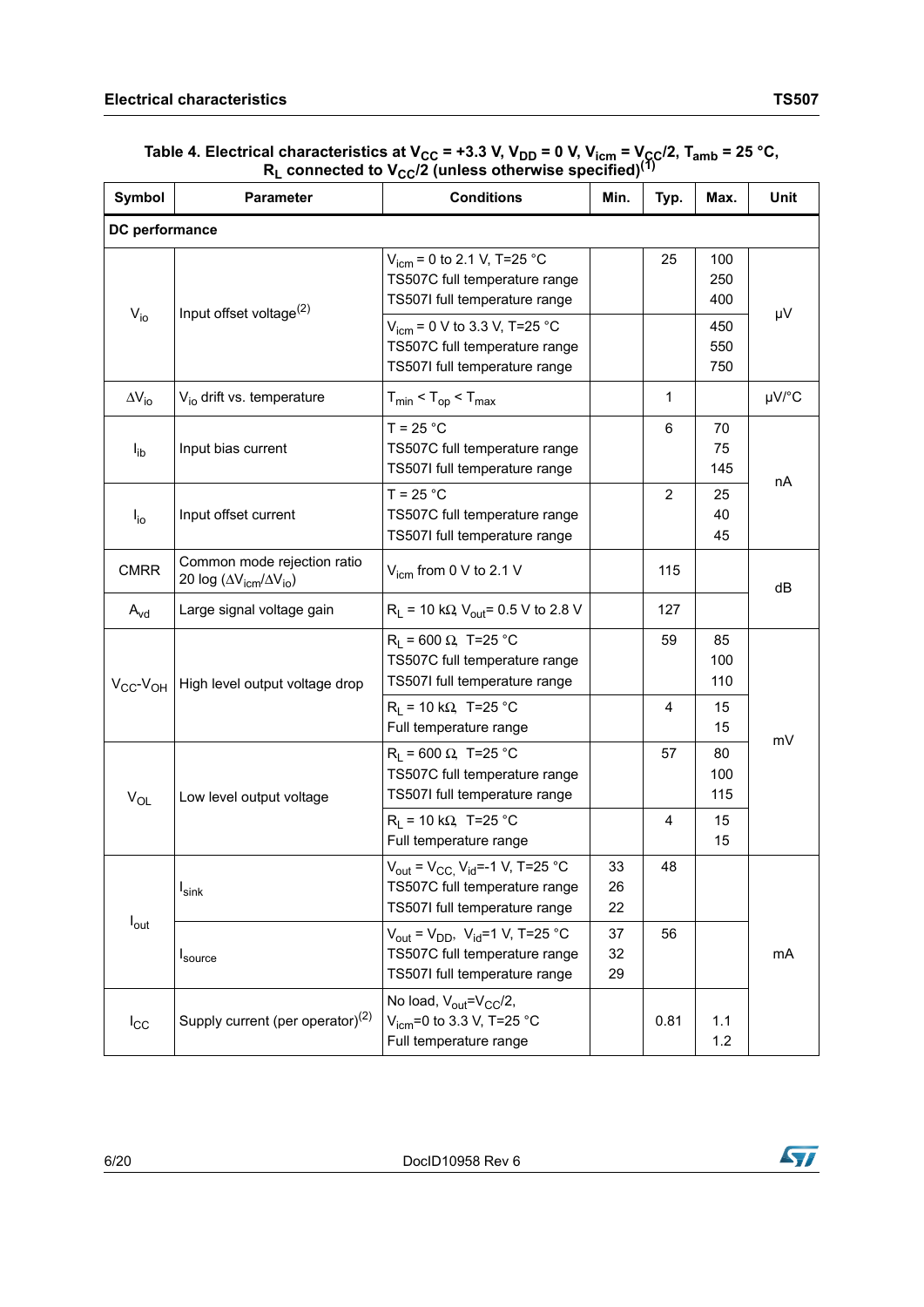### Table 4. Electrical characteristics at V<sub>CC</sub> = +3.3 V, V<sub>DD</sub> = 0 V, V<sub>icm</sub> = V<sub>CC</sub>/2, T<sub>amb</sub> = 25 °C, **RL connected to VCC/2 (unless otherwise specified)(1) (continued)**

|                | $-00 - 1$                      |                                                                                                  |      |        |      |                |  |
|----------------|--------------------------------|--------------------------------------------------------------------------------------------------|------|--------|------|----------------|--|
| Symbol         | <b>Parameter</b>               | <b>Conditions</b>                                                                                | Min. | Typ.   | Max. | Unit           |  |
|                | <b>Dynamic performance</b>     |                                                                                                  |      |        |      |                |  |
| <b>GBP</b>     | Gain bandwidth product         | $R_1 = 2 k\Omega$ , $C_1 = 100 pF$ ,<br>$f = 100$ kHz                                            |      | 1.9    |      | <b>MHz</b>     |  |
| $\phi_{m}$     | Phase margin                   | $R_1 = 2 k\Omega$ , C <sub>1</sub> =100 pF                                                       |      | 45     |      | Degrees        |  |
| $G_m$          | Gain margin                    |                                                                                                  |      | 10     |      | dB             |  |
| <b>SR</b>      | Slew rate                      | $R_L = 2 k\Omega$ , C <sub>L</sub> =100 pF,<br>$V_{\text{out}}$ = 0.5 V to 2.8 V<br>10 % to 90 % |      | 0.6    |      | $V/\mu s$      |  |
| e <sub>N</sub> | Equivalent input noise voltage | $f = 1$ kHz                                                                                      |      | 12     |      | $nV/\sqrt{Hz}$ |  |
| $THD+e_N$      | THD + noise                    | f=1 KHz, G=1, R <sub>I</sub> =2 kΩ<br>$V_{icm}$ =1.15 V, $V_{out}$ =1.8 $V_{pp}$                 |      | 0.0004 |      | $\%$           |  |

1. All parameter limits at temperatures different from 25 ° C are guaranteed by correlation.

<span id="page-6-0"></span>2. Measurements done at 4  $V_{\text{icm}}$  values:  $V_{\text{icm}}$ =0 V,  $V_{\text{icm}}$ =2.1 V,  $V_{\text{icm}}$ =2.5 V,  $V_{\text{icm}}$ =3.3 V.

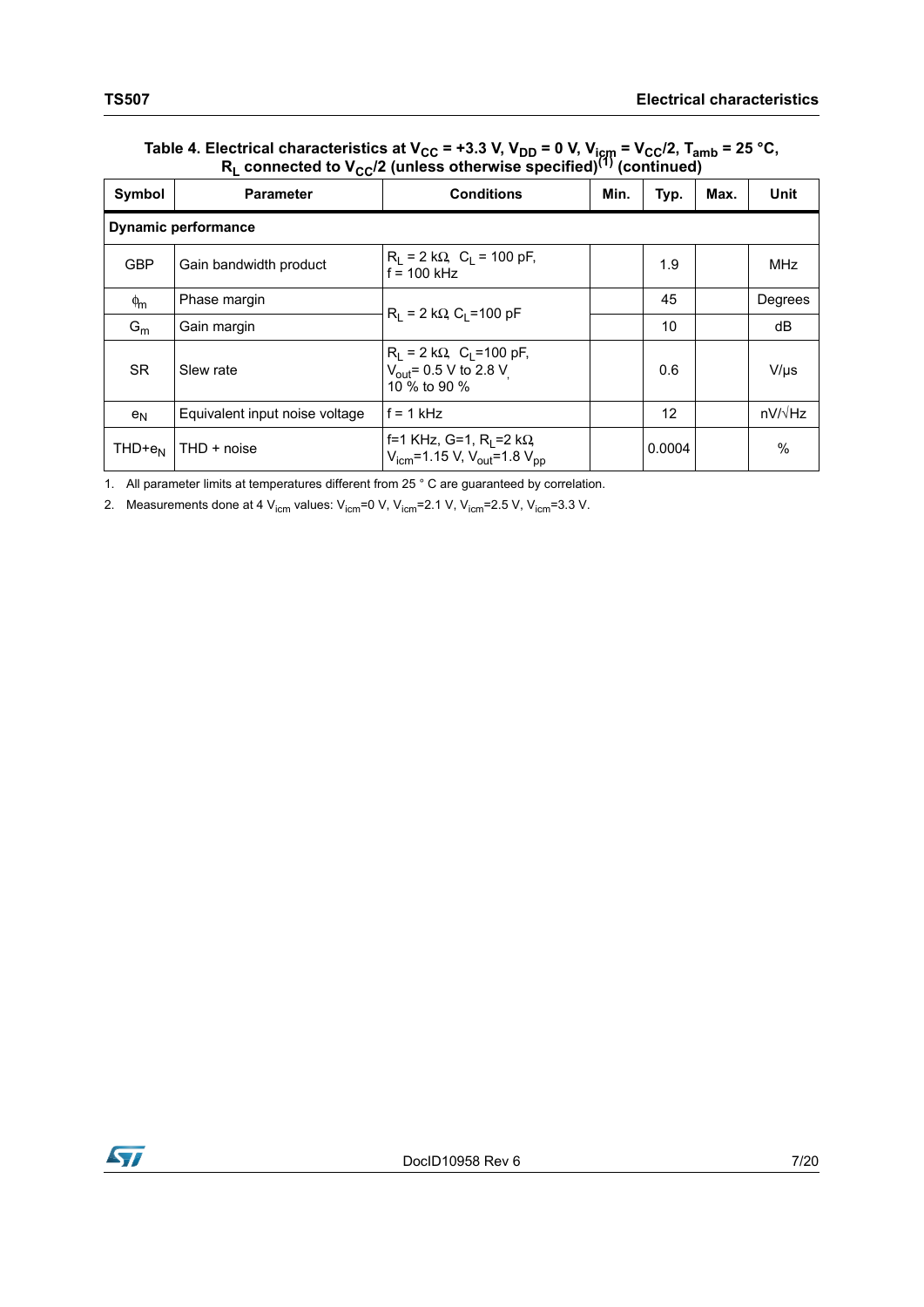#### Table 5. Electrical characteristics at V<sub>CC</sub> = +2.7 V V<sub>DD</sub> = 0 V, V<sub>icm</sub> = V<sub>CC</sub>/2, T<sub>amb</sub> = 25 °C,  $R_L$  connected to V<sub>CC</sub>/2 (unless otherwise specified)<sup>(1)</sup>

| Symbol                      | <b>Parameter</b>                                                         | <b>Conditions</b>                                                                                                                    | Min.           | Typ.           | Max.              | Unit  |  |
|-----------------------------|--------------------------------------------------------------------------|--------------------------------------------------------------------------------------------------------------------------------------|----------------|----------------|-------------------|-------|--|
| DC performance              |                                                                          |                                                                                                                                      |                |                |                   |       |  |
| $V_{io}$                    | Input offset voltage <sup>(2)</sup>                                      | $V_{icm}$ = 0 to 1.9 V, T=25 °C<br>TS507C full temperature range<br>TS507I full temperature range                                    |                | 25             | 100<br>250<br>400 |       |  |
|                             |                                                                          | $V_{icm}$ = 0 V to 2.7 V, T=25 °C<br>TS507C full temperature range<br>TS507I full temperature range                                  |                |                | 450<br>550<br>750 | μV    |  |
| $\Delta V_{\text{io}}$      | V <sub>io</sub> drift vs. temperature                                    | $T_{min}$ < $T_{op}$ < $T_{max}$                                                                                                     |                | 1              |                   | µV/°C |  |
| $I_{ib}$                    | Input bias current                                                       | $T = 25 °C$<br>TS507C full temperature range<br>TS507I full temperature range                                                        |                | 8              | 70<br>75<br>160   |       |  |
| $I_{io}$                    | Input offset current                                                     | $T = 25 °C$<br>TS507C full temperature range<br>TS507I full temperature range                                                        |                | $\overline{2}$ | 25<br>45<br>45    | nA    |  |
| <b>CMRR</b>                 | Common mode rejection ratio<br>20 log ( $\Delta V_{icm}/\Delta V_{io}$ ) | $V_{\text{icm}}$ from 0 V to 1.5 V                                                                                                   |                | 115            |                   | dB    |  |
| $A_{\text{vd}}$             | Large signal voltage gain                                                | $R_L$ = 10 k $\Omega$ , $V_{out}$ = 0.5 V to 2.2 V                                                                                   |                | 126            |                   |       |  |
| $V_{\rm CC}$ - $V_{\rm OH}$ | High level output voltage drop                                           | $R_1$ = 600 Ω, T=25 °C<br>TS507C full temperature range<br>TS507I full temperature range                                             |                | 57             | 85<br>100<br>105  |       |  |
|                             |                                                                          | $R_1$ = 10 kΩ, T=25 °C<br>Full temperature range                                                                                     |                | $\overline{4}$ | 15<br>15          |       |  |
| $V_{OL}$                    | Low level output voltage                                                 | $R_1 = 600 \Omega$ , T=25 °C<br>TS507C full temperature range<br>TS507I full temperature range                                       |                | 57             | 80<br>100<br>115  | mV    |  |
|                             |                                                                          | $R_1$ = 10 kΩ, T=25 °C<br>Full temperature range                                                                                     |                | 4              | 15<br>15          |       |  |
|                             | $I_{\textsf{sink}}$                                                      | $V_{\text{out}} = V_{\text{CC}}$ , $V_{\text{id}} = -1$ V, T=25 °C<br>TS507C full temperature range<br>TS507I full temperature range | 20<br>15<br>13 | 30             |                   |       |  |
| $I_{\text{out}}$            | Isource                                                                  | $V_{\text{out}} = V_{\text{DD}}$ , $V_{\text{id}} = 1$ V, T=25 °C<br>TS507C full temperature range<br>TS507I full temperature range  | 22<br>19<br>17 | 35             |                   | mA    |  |
| $I_{\rm CC}$                | Supply current (per operator) <sup>(2)</sup>                             | No load, $V_{\text{out}}=V_{\text{CC}}/2$ ,<br>$V_{icm}$ =0 to 2.7 V, T=25 °C<br>Full temperature range                              |                | 0.79           | 1.1<br>1.2        |       |  |

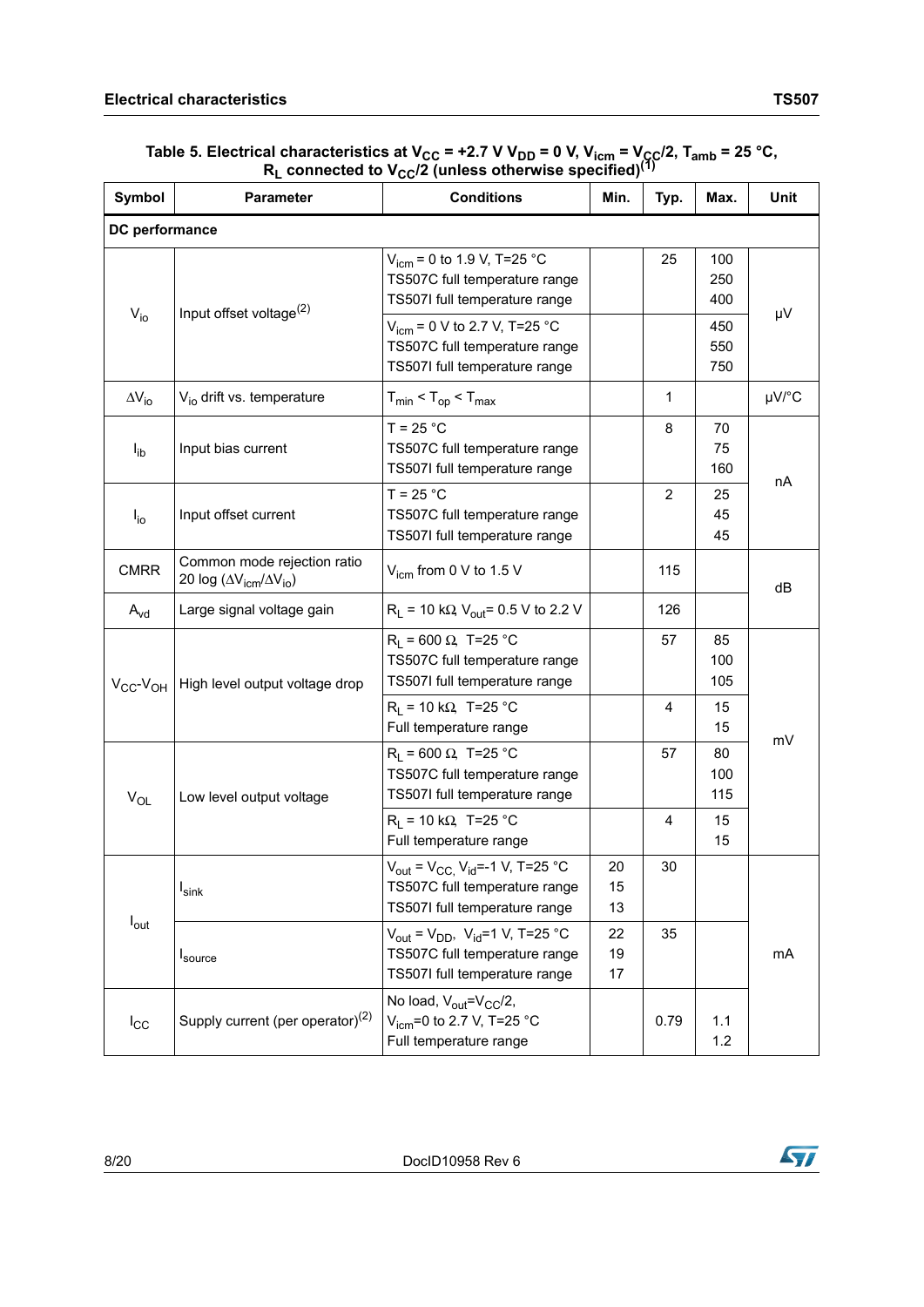### Table 5. Electrical characteristics at V<sub>CC</sub> = +2.7 V V<sub>DD</sub> = 0 V, V<sub>icm</sub> = V<sub>CC</sub>/2, T<sub>amb</sub> = 25 °C, **RL connected to VCC/2 (unless otherwise specified)(1) (continued)**

| $\mathbf{F} = \mathbf{F} \mathbf{F} \mathbf{F} \mathbf{F} \mathbf{F} \mathbf{F} \mathbf{F} \mathbf{F} \mathbf{F} \mathbf{F} \mathbf{F} \mathbf{F} \mathbf{F} \mathbf{F} \mathbf{F} \mathbf{F} \mathbf{F} \mathbf{F} \mathbf{F} \mathbf{F} \mathbf{F} \mathbf{F} \mathbf{F} \mathbf{F} \mathbf{F} \mathbf{F} \mathbf{F} \mathbf{F} \mathbf{F} \mathbf{F} \mathbf{F} \mathbf{F} \mathbf{F} \mathbf{F} \mathbf{F} \mathbf$<br>$\sim$ |                                |                                                                                            |      |        |      |                |  |
|-----------------------------------------------------------------------------------------------------------------------------------------------------------------------------------------------------------------------------------------------------------------------------------------------------------------------------------------------------------------------------------------------------------------------------------|--------------------------------|--------------------------------------------------------------------------------------------|------|--------|------|----------------|--|
| Symbol                                                                                                                                                                                                                                                                                                                                                                                                                            | <b>Parameter</b>               | <b>Conditions</b>                                                                          | Min. | Typ.   | Max. | <b>Unit</b>    |  |
|                                                                                                                                                                                                                                                                                                                                                                                                                                   | <b>Dynamic performance</b>     |                                                                                            |      |        |      |                |  |
| <b>GBP</b>                                                                                                                                                                                                                                                                                                                                                                                                                        | Gain bandwidth product         | $R_1 = 2 k\Omega$ , $C_1 = 100 pF$ ,<br>$f = 100$ kHz                                      |      | 1.9    |      | <b>MHz</b>     |  |
| $\phi_{\rm m}$                                                                                                                                                                                                                                                                                                                                                                                                                    | Phase margin                   | $R_1 = 2 k\Omega$ , C <sub>1</sub> =100 pF                                                 |      | 45     |      | Degrees        |  |
| $G_m$                                                                                                                                                                                                                                                                                                                                                                                                                             | Gain margin                    |                                                                                            |      | 11     |      | dB             |  |
| <b>SR</b>                                                                                                                                                                                                                                                                                                                                                                                                                         | Slew rate                      | $R_1 = 2 k\Omega$ , $C_1 = 100 pF$ ,<br>$V_{\text{out}}$ = 0.5 V to 2.2 V,<br>10 % to 90 % |      | 0.6    |      | $V/\mu s$      |  |
| $e_N$                                                                                                                                                                                                                                                                                                                                                                                                                             | Equivalent input noise voltage | $f = 1$ kHz                                                                                |      | 12     |      | $nV/\sqrt{Hz}$ |  |
| $THD+e_N$                                                                                                                                                                                                                                                                                                                                                                                                                         | THD + noise                    | f=1 KHz, G=1, R <sub>I</sub> =2 kΩ<br>$V_{icm}$ =0.85 V, $V_{out}$ =1.2 $V_{pp}$           |      | 0.0005 |      | $\%$           |  |

1. All parameter limits at temperatures different from 25 ° C are guaranteed by correlation.

<span id="page-8-0"></span>2. Measurements done at 4  $V_{\text{icm}}$  values:  $V_{\text{icm}}$ =0 V,  $V_{\text{icm}}$ =1.5 V,  $V_{\text{icm}}$ =1.9 V,  $V_{\text{icm}}$ =2.7 V.

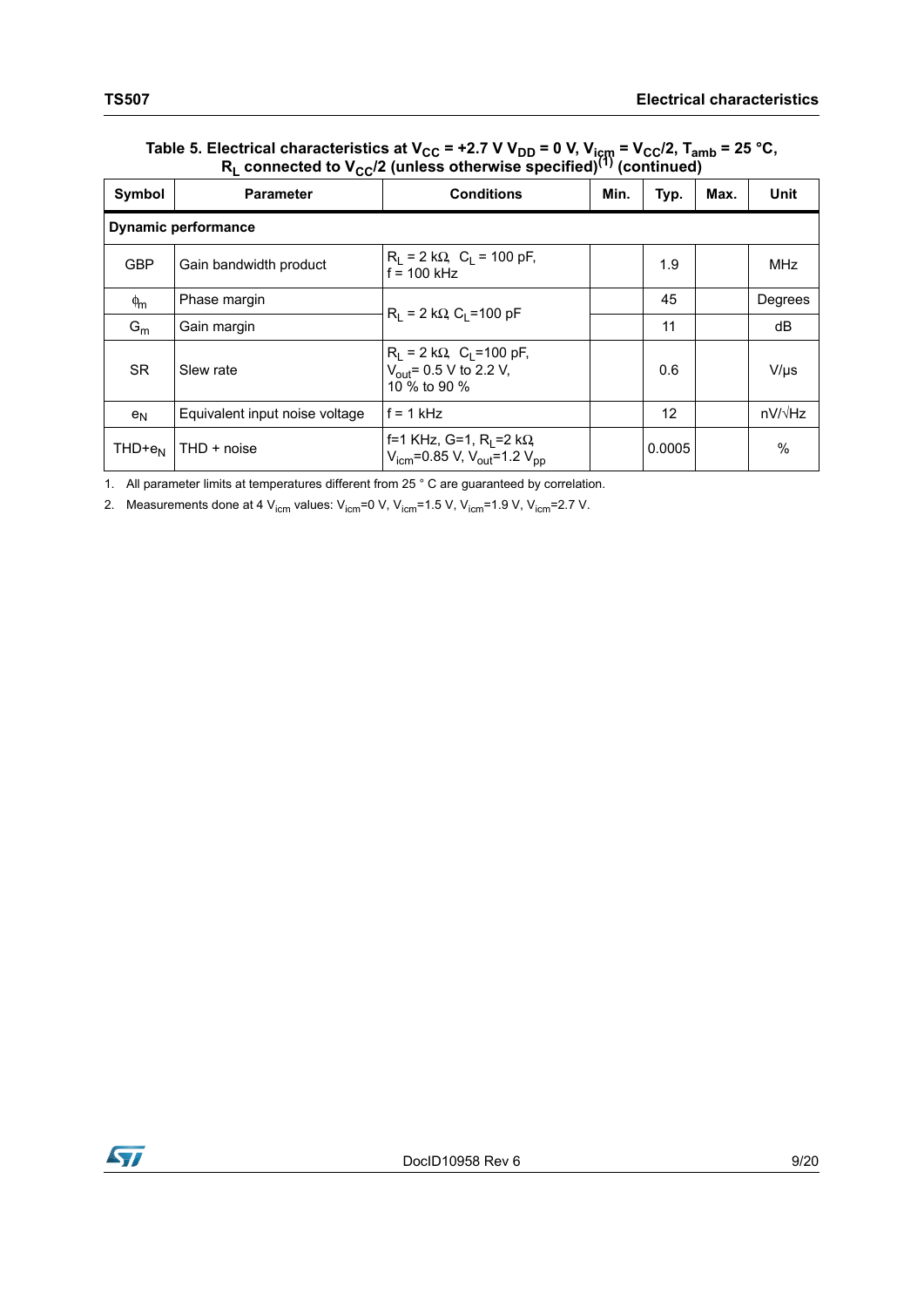

 **Figure 1. Input offset voltage distribution for V**<sub>icm</sub>≤ **V**<sub>CC</sub>-1.2 **V** at T=25 °C





**Figure 3. Input offset voltage distribution vs. temperature for**  $V_{icm} \geq V_{CC}$ **-0.8 V** 



 **Figure 5. Input offset voltage distribution for V**<sub>icm</sub> ≤ **V**<sub>CC</sub>-1.2 V at T=25 °C after THB

**Figure 4. Input offset voltage distribution for V**<sub>icm</sub> ≤ **V**<sub>CC</sub>-1.2 V at T=25 °C after HTB



**Figure 6. Input offset voltage vs. input common mode voltage at T=25 °C**



10/20 DocID10958 Rev 6

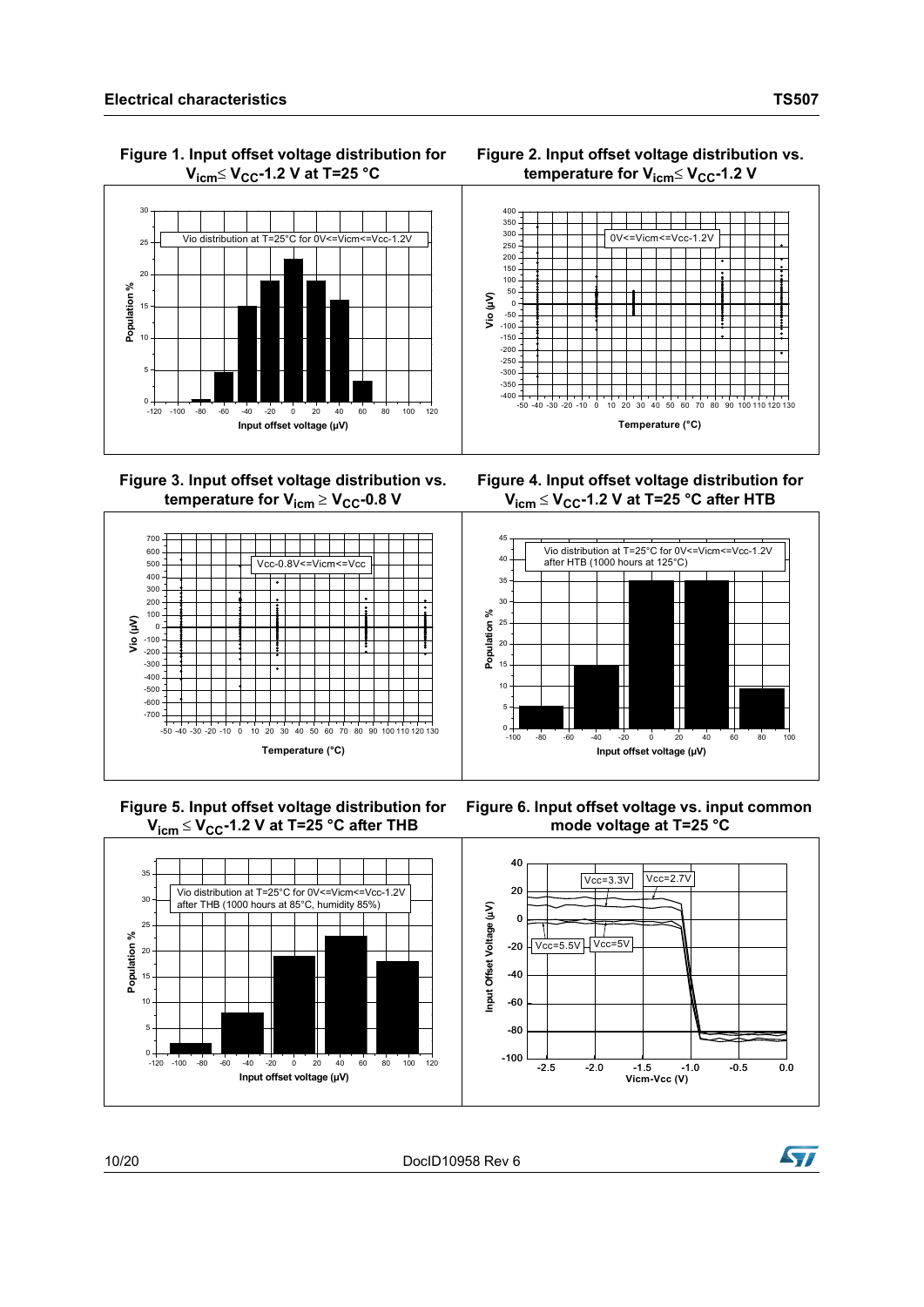**Figure 7. Supply current vs. input common mode voltage in closed loop configuration**  at  $V_{CC}$ =5 V



**Figure 9. Supply current vs. input common mode voltage in follower configuration at V<sub>CC</sub>=2.7 V** 



 **Figure 11. Output current vs. supply voltage**  at V<sub>icm</sub>=V<sub>CC</sub>/2



**Figure 8. Supply current vs. supply voltage**   $at$   $V<sub>icm</sub>=V<sub>CC</sub>/2$ 



**Figure 10. Supply current vs. input common mode voltage in follower configuration at V<sub>CC</sub>=5 V** 



**Figure 12. Output current vs. output voltage at V<sub>CC</sub>=2.7 V** 



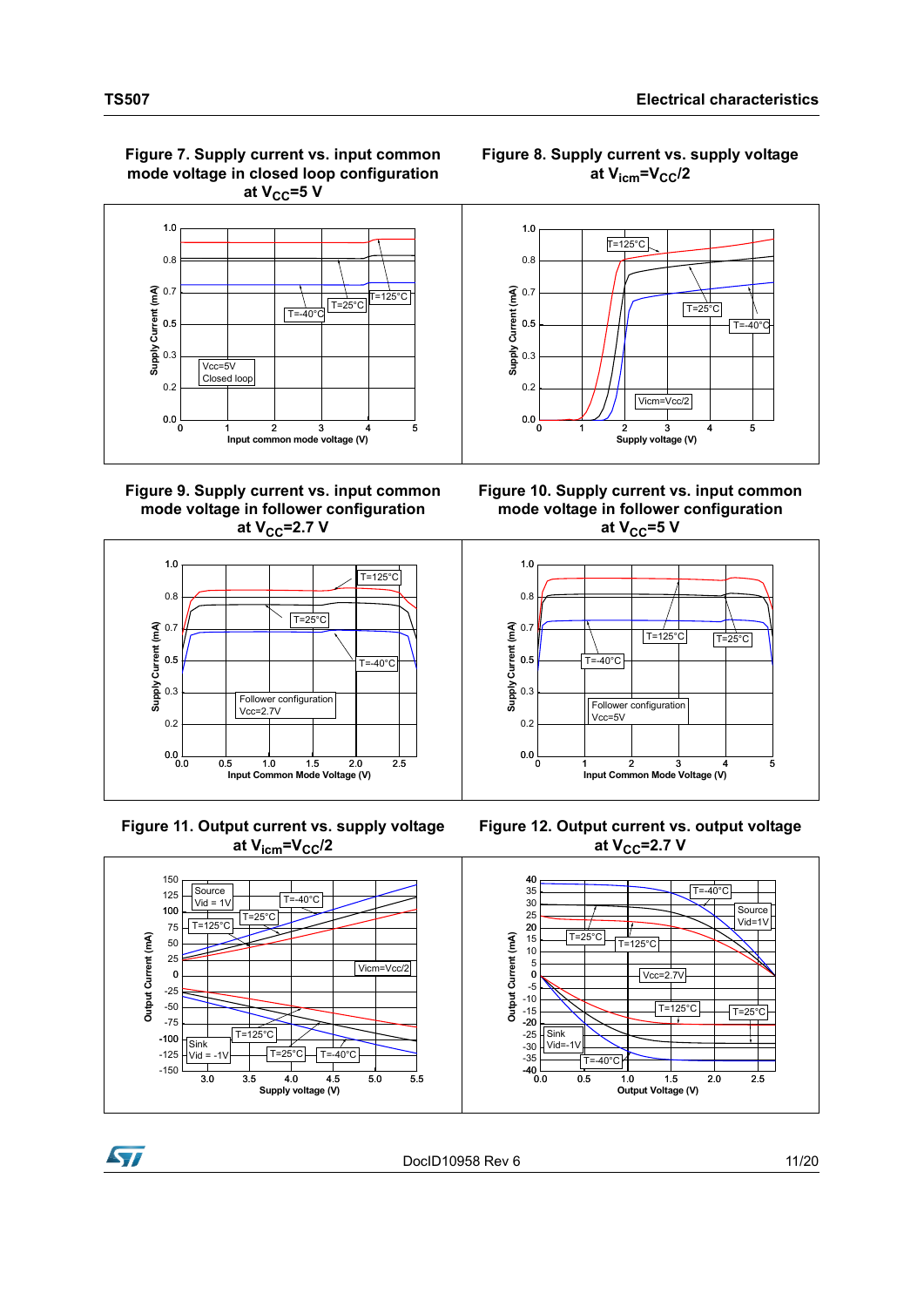**Figure 13. Output current vs. output voltage**  at  $V_{CC}$ =5 V





 **Figure 15. Voltage gain and phase vs. frequency Figure 16. Voltage gain and phase vs. frequency at**  $V_{CC}$ **=5 V and**  $V_{icm}$ **=2.5 V at T=25 °C** at  $V_{CC}$ =5 V and  $V_{icm}$ =2.5 V at T=-40 °C



**Figure 17. Voltage gain and phase vs. frequency Figure 18. Closed loop gain in voltage follower**  at  $V_{CC}$ =5 V and  $V_{icm}$ =2.5 V at T=125 °C

**configuration for different capacitive load at T=25 °C**



12/20 DocID10958 Rev 6

**Syr**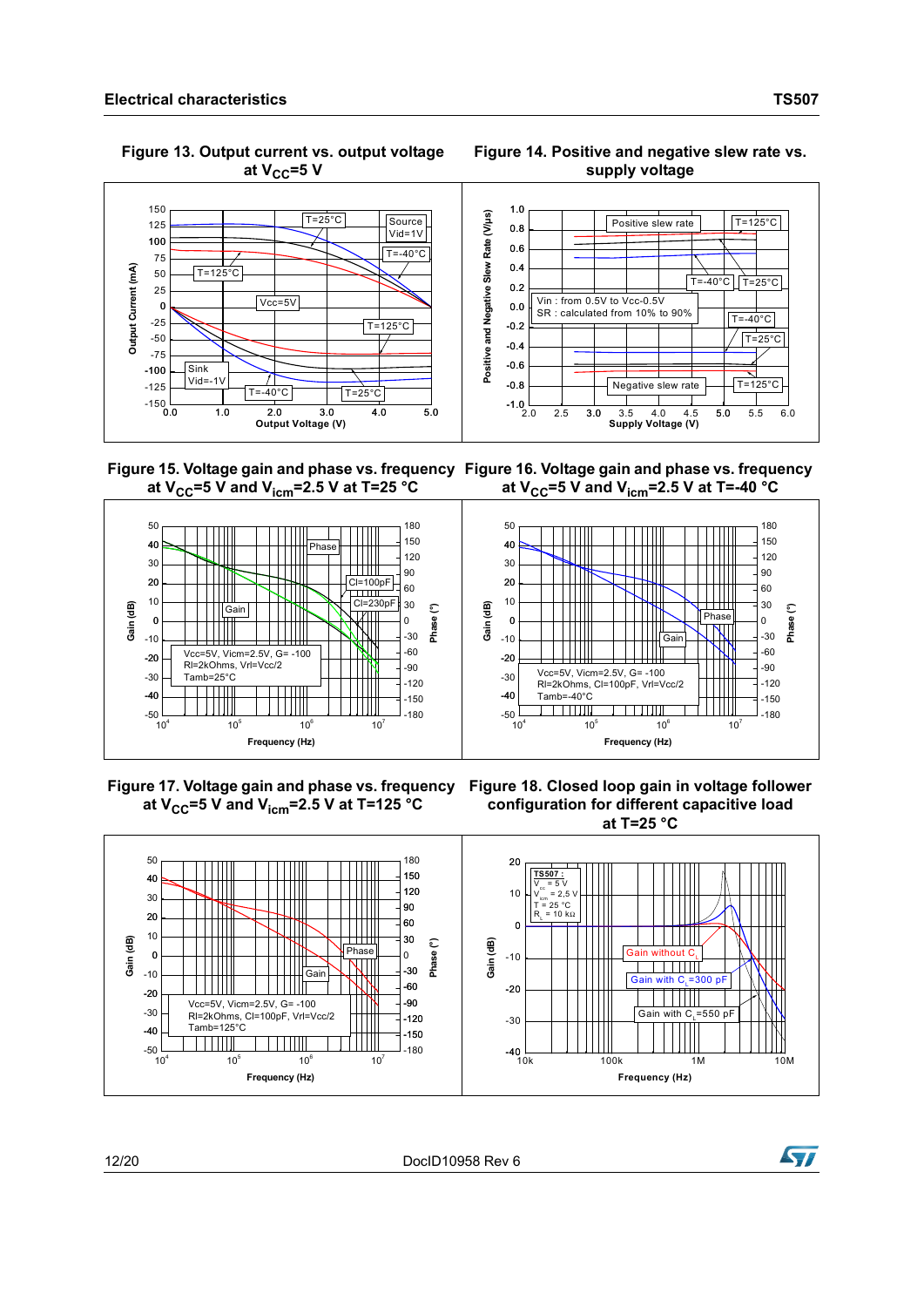#### **Figure 19. Gain margin according to the output**  load, at  $V_{CC}$ =5 V and T=25 °C



**Figure 21. Gain margin vs. output current,**  at  $V_{CC}$ =5 V and T=25 °C

![](_page_12_Figure_4.jpeg)

 **Figure 23. Phase and gain margins vs capacitive load at = 25 °C**

![](_page_12_Figure_6.jpeg)

![](_page_12_Figure_7.jpeg)

**Figure 22. Phase margin vs. output current,**  at  $V_{CC}$ =5 V and T=25 °C

![](_page_12_Figure_9.jpeg)

**Figure 24. Distortion + noise vs. output voltage**

![](_page_12_Figure_11.jpeg)

![](_page_12_Figure_12.jpeg)

![](_page_12_Picture_13.jpeg)

![](_page_12_Picture_14.jpeg)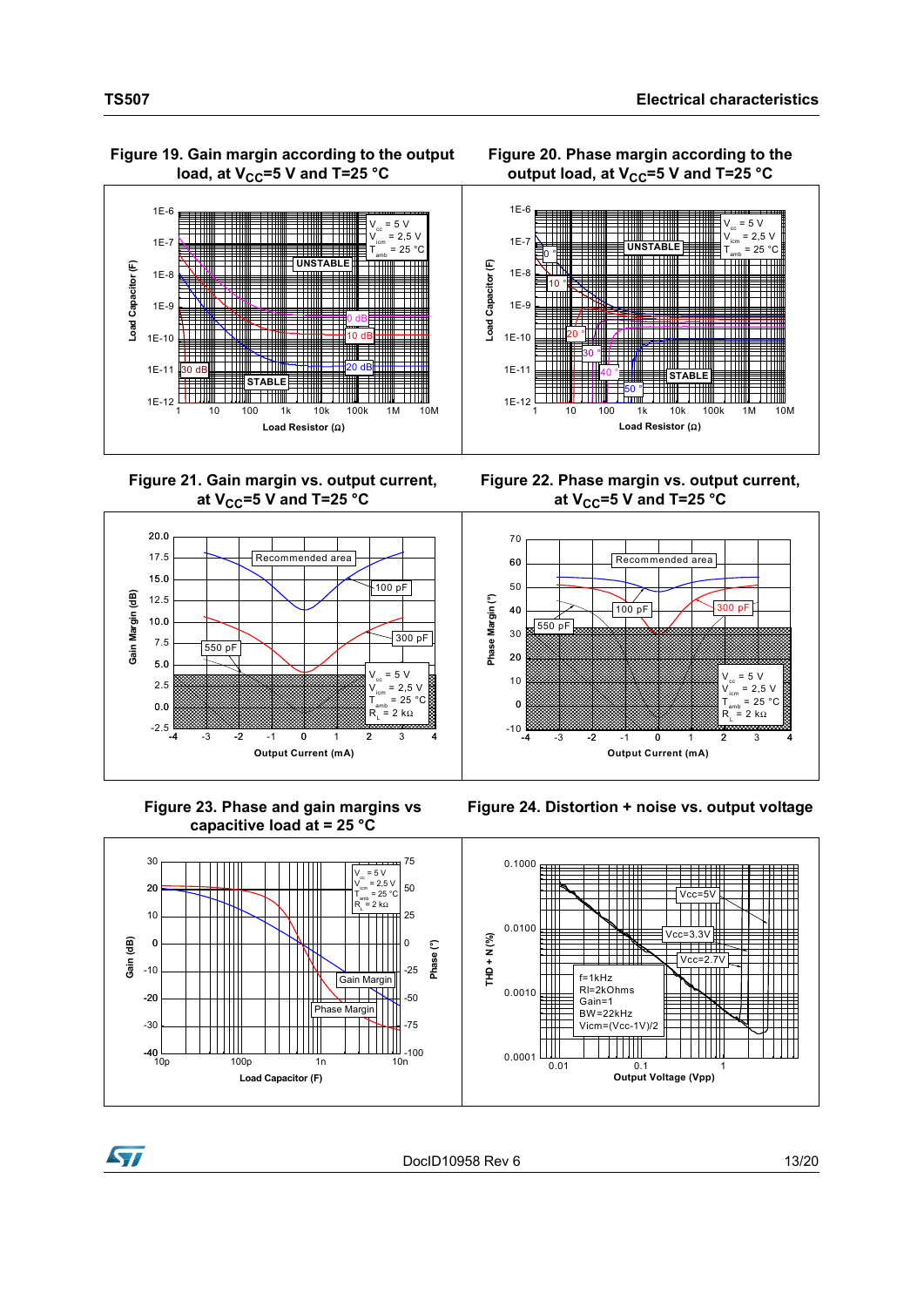![](_page_13_Figure_1.jpeg)

![](_page_13_Picture_4.jpeg)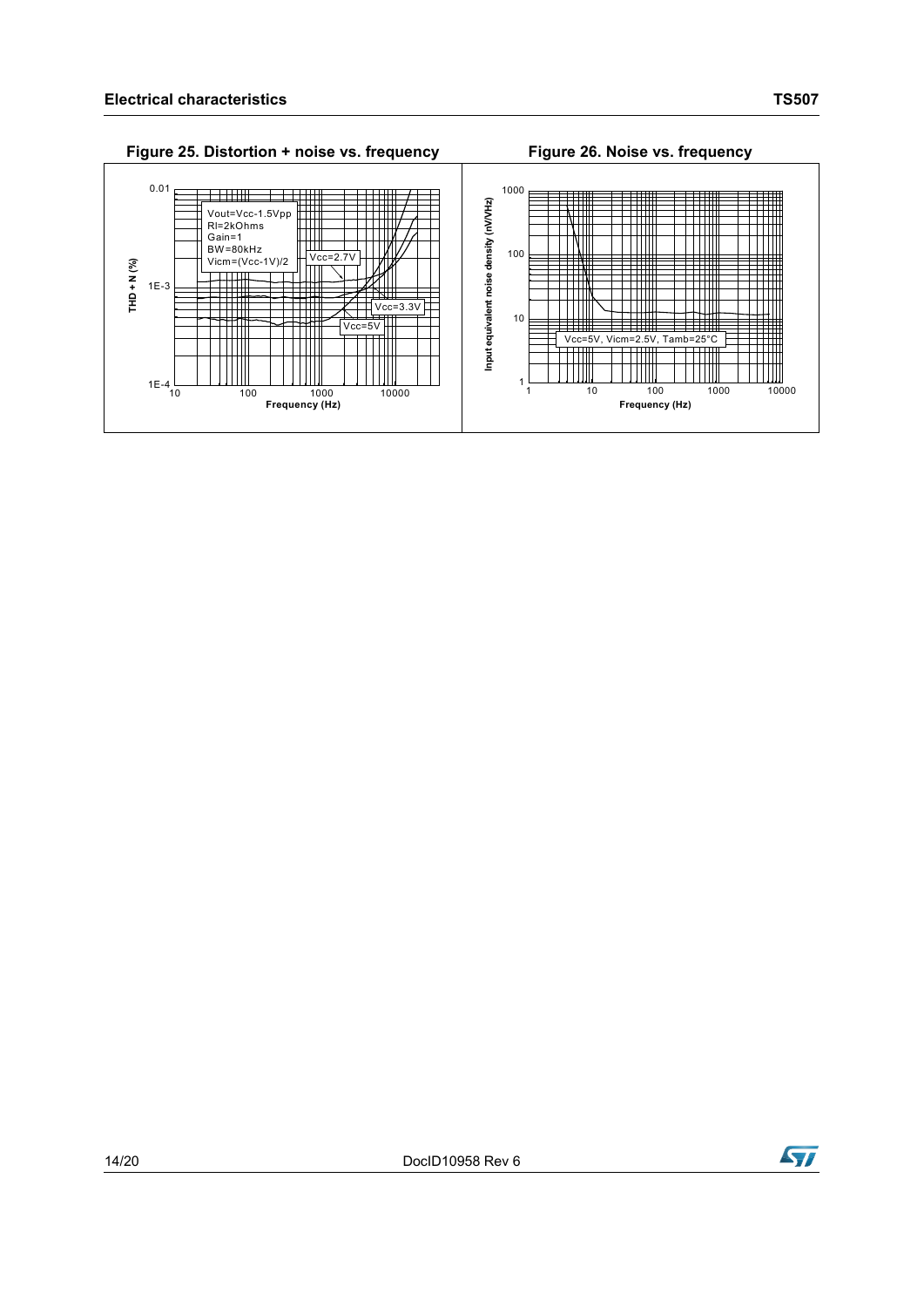## <span id="page-14-0"></span>**3 Application note**

The application note AN2653, based on the TS507, describes three compensation techniques for solving stability issues when driving large capacitive loads. Two of these techniques are briefly explained below. For more details, refer to the AN2653 on: *[www.st.com](http://www.st.com)*.

### <span id="page-14-1"></span>**3.1 Out-of-the-loop compensation technique**

The first technique, named **out-of-the-loop** compensation, uses an isolation resistor, R<sub>OL</sub>, added in series between the output of the amplifier and its load (see *[Figure 27](#page-14-2)*). The resistor isolates the op-amp feedback network from the capacitive load. This compensation method is effective, but the drawback is a limitation on the accuracy of  $V_{out}$  depending on the resistive load value.

<span id="page-14-2"></span>![](_page_14_Figure_5.jpeg)

**Figure 27. Out-of-the-loop compensation schematics**

To help implement the compensation, the abacus given in *[Figure](#page-14-3) 28* and *[Figure](#page-14-4) 29* provides the  $R_{OL}$  value to be chosen for a given  $C_L$  and phase/gain margins. These abacus are plotted for voltage follower configuration with a load resistor of 10 kΩ at 25 °C.

<span id="page-14-3"></span> **Figure 28. Gain margin abacus: serial resistor Figure 29. Phase margin abacus: serial resistor to be added in a voltage follower configuration at 25 °C**

<span id="page-14-4"></span>![](_page_14_Figure_9.jpeg)

![](_page_14_Figure_10.jpeg)

![](_page_14_Picture_11.jpeg)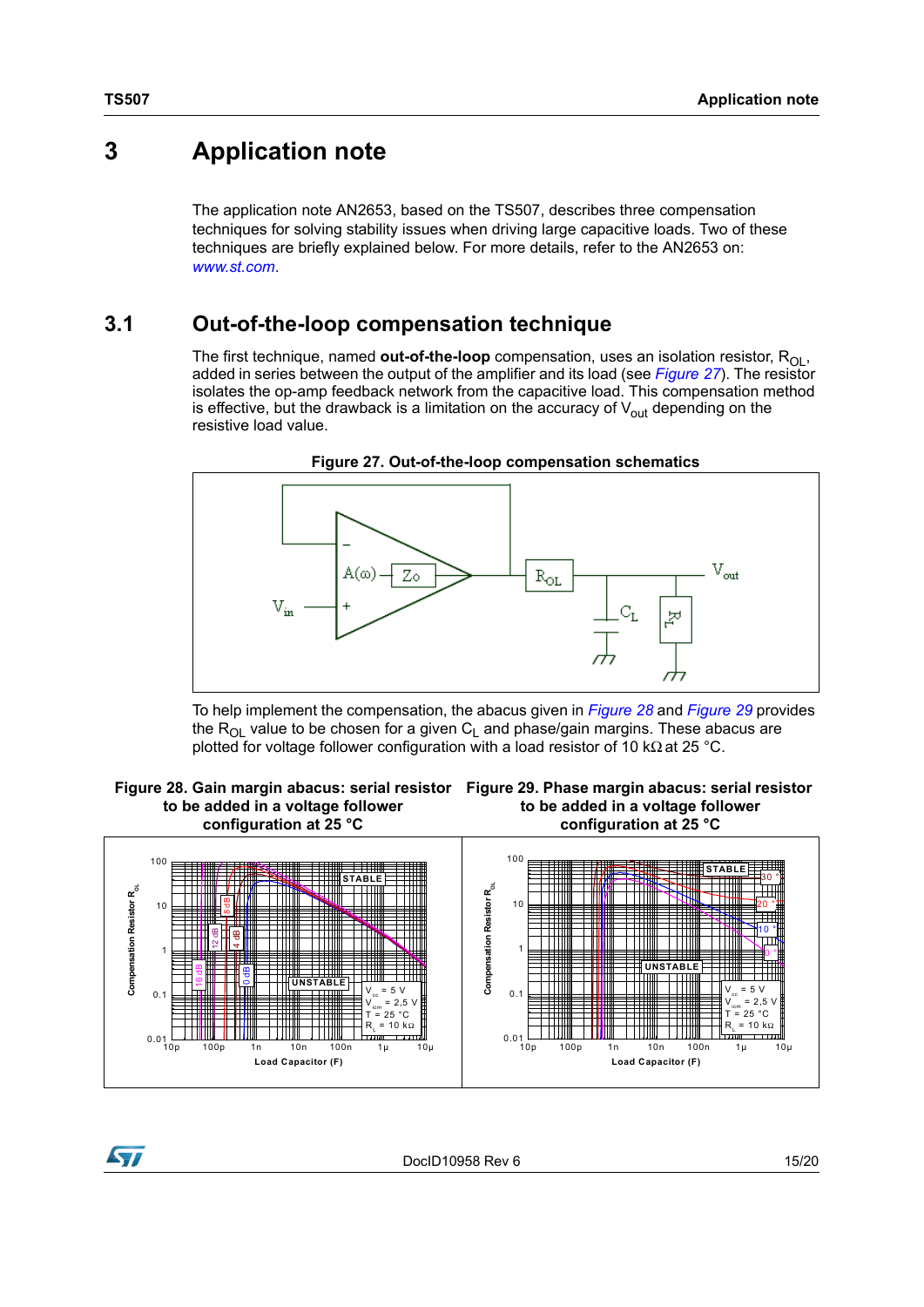### <span id="page-15-0"></span>**3.2 In-the-loop-compensation technique**

The second technique is called **in-the-loop-compensation** technique, because the additional components (a resistor and a capacitor) used to improve the stability are inserted in the feedback loop (see *[Figure 30](#page-15-1)*).

<span id="page-15-1"></span>![](_page_15_Figure_3.jpeg)

**Figure 30. In-the-loop compensation schematics**

This compensation method allows (by a good choice of compensation components) the original pole caused by the capacitive load to be compensated. Stability is thus improved.

The main drawback of this circuit is the reduction of the output swing, because the isolation resistor is in the signal path.

*[Table](#page-15-2) 6* shows the best compensation components for different ranges of load capacitors (with  $R_1$  = 10 kΩ) in voltage follower configuration.

<span id="page-15-2"></span>

| Table 6. Best compensation components for different load capacitor ranges in |
|------------------------------------------------------------------------------|
| voltage follower configuration for TS507 (with $R_L$ = 10 k $\Omega$ )       |

| Load capacitor<br>range | $R_{IL}$ (kΩ) | $C_{IL}$ (pF) | Minimum gain<br>margin $(dB)^{(1)}$ | Minimum phase<br>margin (degree) $(1)$ |
|-------------------------|---------------|---------------|-------------------------------------|----------------------------------------|
| 10 pF to 100 pF         |               | 250           |                                     | 55                                     |
| 100 pF to 1 $nF$        |               | 250           | 16                                  | 42                                     |
| 1 $nF$ to 10 $nF$       |               | 630           |                                     |                                        |

<span id="page-15-3"></span>1. Parameter guaranteed by design at 25 °C.

![](_page_15_Picture_11.jpeg)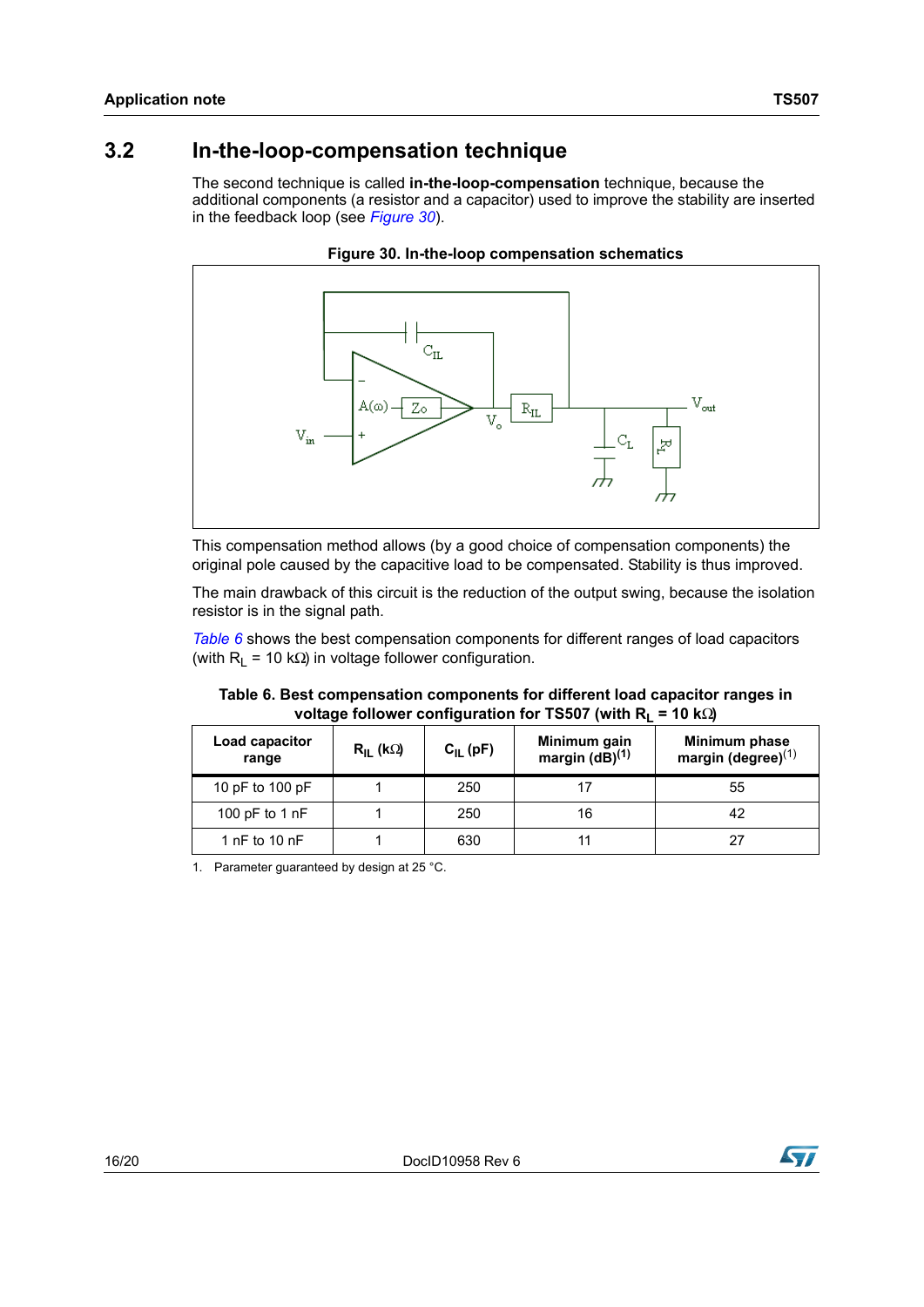# <span id="page-16-0"></span>**4 Package information**

In order to meet environmental requirements, ST offers these devices in different grades of ECOPACK<sup>®</sup> packages, depending on their level of environmental compliance. ECOPACK<sup>®</sup> specifications, grade definitions and product status are available at: *[www.st.com](http://www.st.com)*. ECOPACK® is an ST trademark.

### <span id="page-16-1"></span>**4.1 SOT23-5 package information**

![](_page_16_Figure_4.jpeg)

![](_page_16_Figure_5.jpeg)

|                | <b>Dimensions</b> |                    |      |       |             |       |
|----------------|-------------------|--------------------|------|-------|-------------|-------|
| Ref.           |                   | <b>Millimeters</b> |      |       | <b>Mils</b> |       |
|                | Min.              | Typ.               | Max. | Min.  | Typ.        | Max.  |
| A              | 0.90              |                    | 1.45 | 35.4  |             | 57.1  |
| A <sub>1</sub> | 0.00              |                    | 0.15 | 0.00  |             | 5.9   |
| A <sub>2</sub> | 0.90              |                    | 1.30 | 35.4  |             | 51.2  |
| b              | 0.35              |                    | 0.50 | 13.7  |             | 19.7  |
| C              | 0.09              |                    | 0.20 | 3.5   |             | 7.8   |
| D              | 2.80              |                    | 3.00 | 110.2 |             | 118.1 |
| E              | 2.60              |                    | 3.00 | 102.3 |             | 118.1 |
| E1             | 1.50              |                    | 1.75 | 59.0  |             | 68.8  |
| e              |                   | 0.95               |      |       | 37.4        |       |
| e <sub>1</sub> |                   | 1.9                |      |       | 74.8        |       |
| L              | 0.35              |                    | 0.55 | 13.7  |             | 21.6  |

![](_page_16_Picture_8.jpeg)

DocID10958 Rev 6 17/20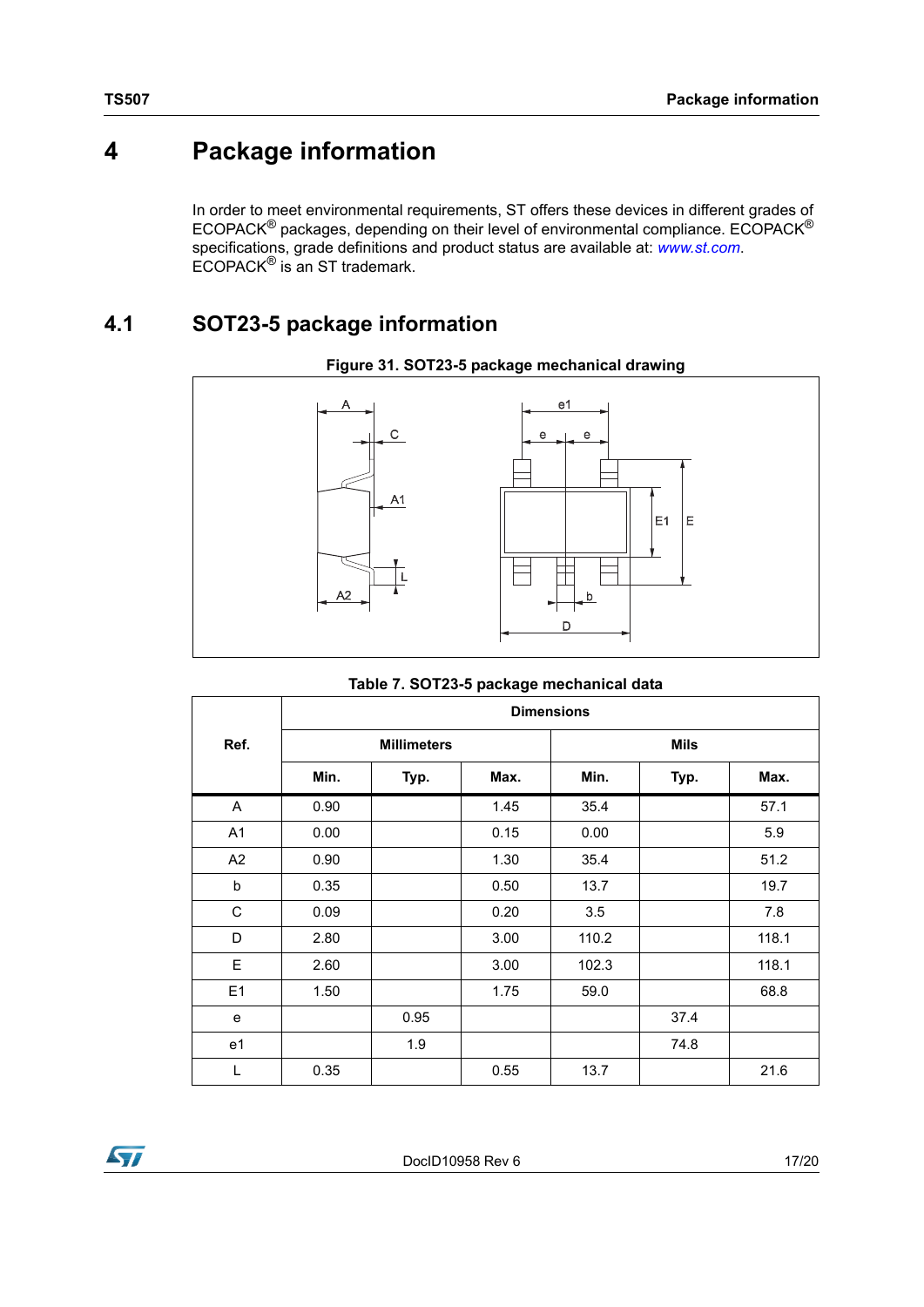### <span id="page-17-0"></span>**4.2 SO-8 package**

![](_page_17_Figure_2.jpeg)

| Table 8. SO-8 package mechanical data |  |
|---------------------------------------|--|
|---------------------------------------|--|

|                | <b>Dimensions</b>  |      |             |               |       |             |
|----------------|--------------------|------|-------------|---------------|-------|-------------|
| Ref.           | <b>Millimeters</b> |      |             | <b>Inches</b> |       |             |
|                | Min.               | Typ. | Max.        | Min.          | Typ.  | Max.        |
| A              |                    |      | 1.75        |               |       | 0.069       |
| A1             | 0.10               |      | 0.25        | 0.004         |       | 0.010       |
| A2             | 1.25               |      |             | 0.049         |       |             |
| b              | 0.28               |      | 0.48        | 0.011         |       | 0.019       |
| C              | 0.17               |      | 0.23        | 0.007         |       | 0.010       |
| D              | 4.80               | 4.90 | 5.00        | 0.189         | 0.193 | 0.197       |
| E              | 5.80               | 6.00 | 6.20        | 0.228         | 0.236 | 0.244       |
| E <sub>1</sub> | 3.80               | 3.90 | 4.00        | 0.150         | 0.154 | 0.157       |
| e              |                    | 1.27 |             |               | 0.050 |             |
| h              | 0.25               |      | 0.50        | 0.010         |       | 0.020       |
| L              | 0.40               |      | 1.27        | 0.016         |       | 0.050       |
| k              | $1^{\circ}$        |      | $8^{\circ}$ | $1^{\circ}$   |       | $8^{\circ}$ |
| ccc            |                    |      | 0.10        |               |       | 0.004       |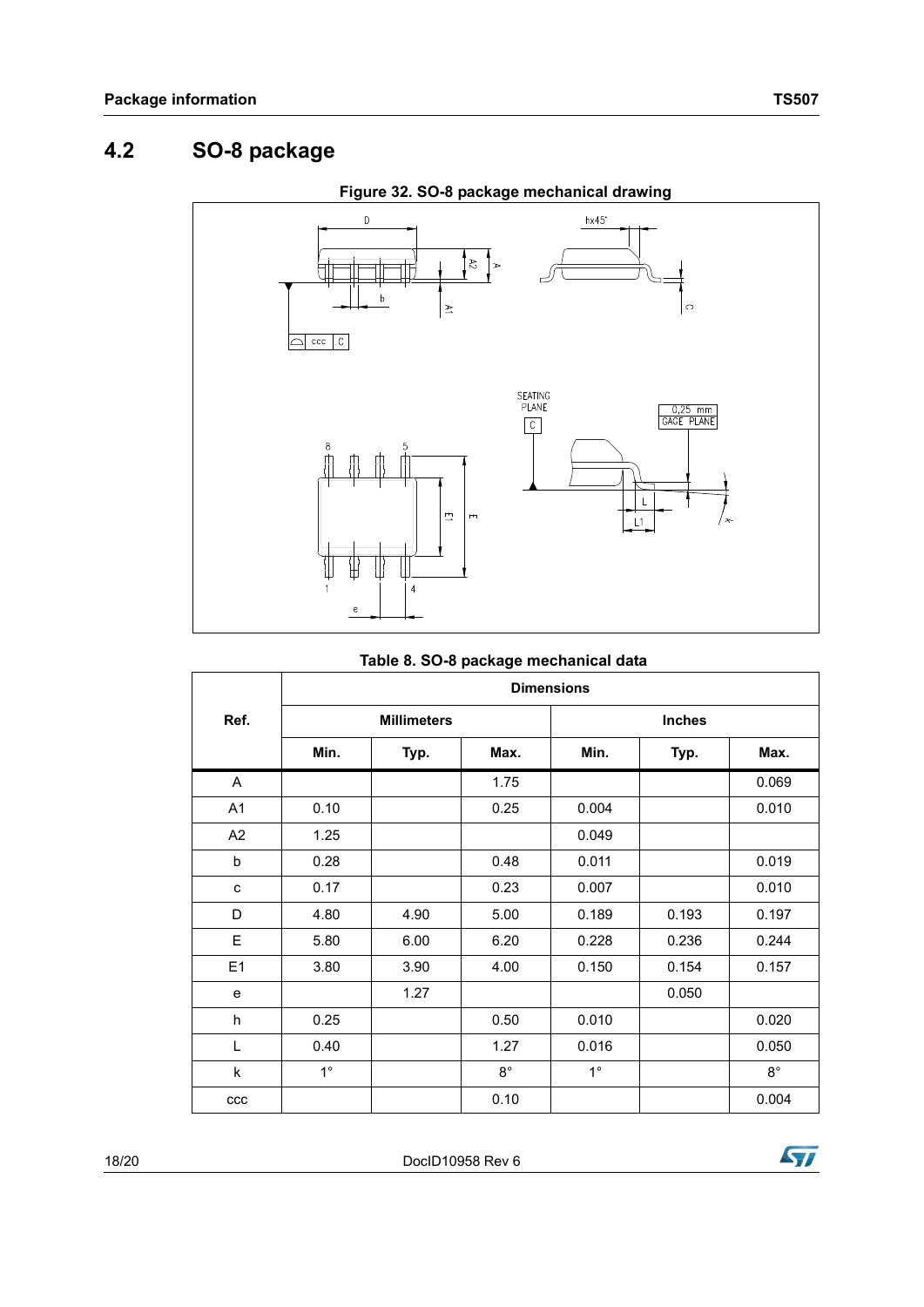# <span id="page-18-0"></span>**5 Ordering information**

<span id="page-18-2"></span>

| ianie J. Oruer coues              |                                      |                                        |                          |                  |  |  |
|-----------------------------------|--------------------------------------|----------------------------------------|--------------------------|------------------|--|--|
| Order code                        | Temperature range                    | Package                                | Packing                  | <b>Marking</b>   |  |  |
| <b>TS507ID</b><br><b>TS507IDT</b> | -40 $^{\circ}$ C to 125 $^{\circ}$ C | $SO-8$                                 | Tube or<br>tape and reel | <b>TS507I</b>    |  |  |
| <b>TS507ILT</b>                   |                                      | SOT23- $5^{(1)}$                       |                          | K <sub>131</sub> |  |  |
| TS507IYLT <sup>(2)</sup>          | -40 $^{\circ}$ C to 125 $^{\circ}$ C | SOT23- $5^{(1)}$<br>(automotive grade) | Tape and reel            | K <sub>137</sub> |  |  |
| <b>TS507CD</b><br>TS507CDT        | $0^{\circ}$ C to 85 $^{\circ}$ C     | $SO-8$                                 | Tube or<br>tape and reel | <b>TS507C</b>    |  |  |
| TS507CLT                          |                                      | SOT23- $5^{(1)}$                       | Tape and reel            | K <sub>136</sub> |  |  |

**Table 9. Order codes**

<span id="page-18-3"></span>1. All information related to the SOT23-5 package is subject to change without notice.

2. Qualification and characterization according to AEC Q100 and Q003 or equivalent, advanced screening according to AEC Q001 & Q 002 or equivalent are qualified.

# <span id="page-18-1"></span>**6 Revision history**

#### **Figure 33. Document revision history**

| Date        | <b>Revision</b> | <b>Changes</b>                                                                                                       |
|-------------|-----------------|----------------------------------------------------------------------------------------------------------------------|
| 01-Oct-2004 | 1               | Preliminary data release for product in development.                                                                 |
| 02-May-2006 | 2               | Update preliminary data release for product in development.                                                          |
| 15-Dec-2006 | 3               | First public release.                                                                                                |
| 03-May-2007 | 4               | Automotive grade products added.                                                                                     |
| 08-Apr-2008 | 5               | Electrical characteristics curves for Bode and AC stability added and<br>updated.<br>Application note section added. |
| 21-Mar-2013 | 6               | <b>Features:</b> added automotive qualification<br>Updated Table 9: Order codes                                      |

![](_page_18_Picture_10.jpeg)